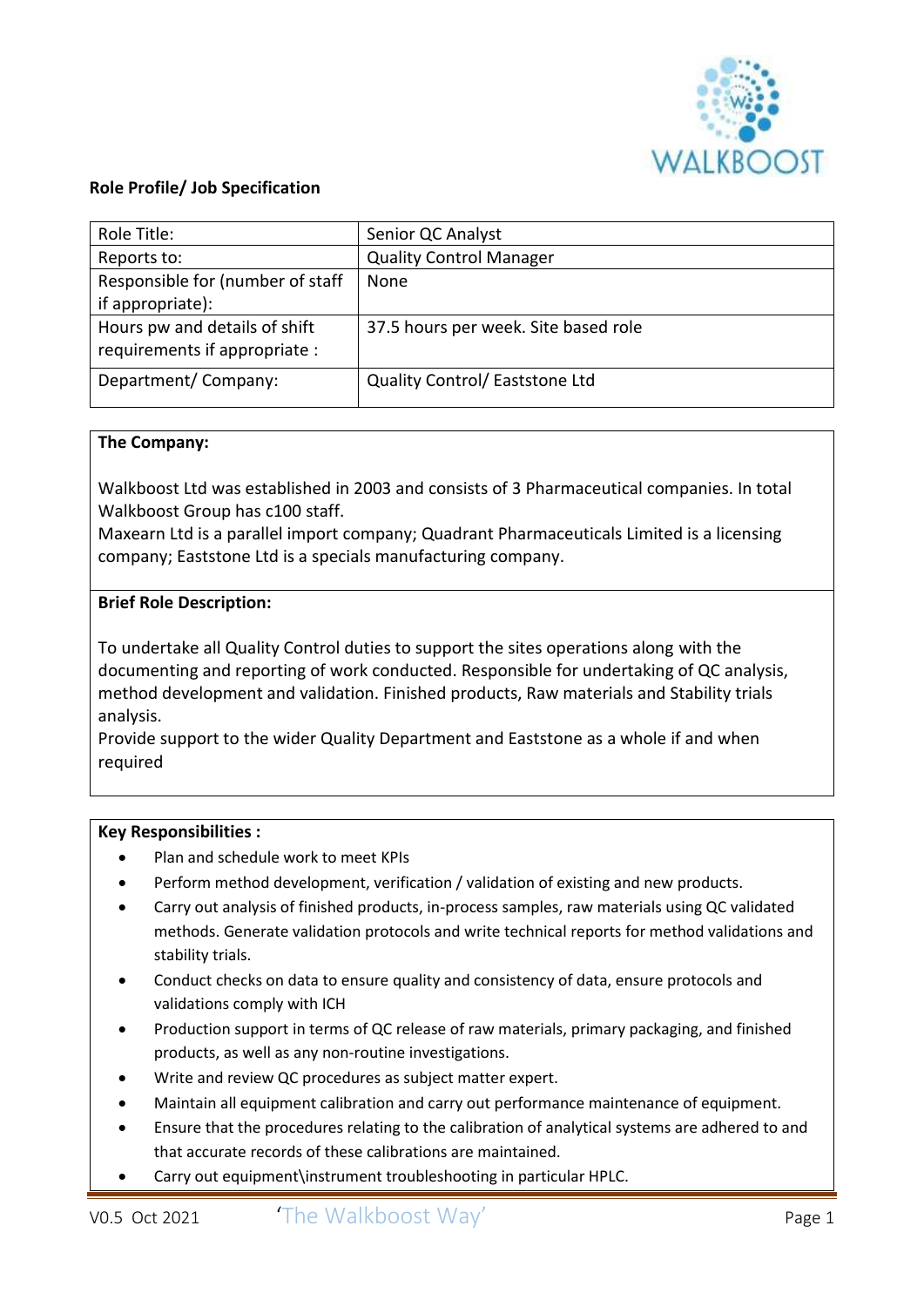

- Generate or update local procedure (SOP and guideline).
- Conduct a full investigation and document as per MHRA OOS guidelines in case of an analytical/lab out of specifications results.
- All QC staff member are expected to undertake any additional duties on line Managers or Departmental Manages discretion.
- Support deviations, CAPA, change control, complaints and recalls
- Providing auditing support.
- Ensuring targets are met and our company's strategy is achieved through consistent development and coaching of staff.
	- Train new staff as and when required.
- Developing colleagues within their roles and providing appropriate training, allowing both departments to operate more efficiently and effectively
- Undertaking relevant project work as required, involving continuous improvement of QC systems and processes.

## Key outcomes:

- Analyse all Finished Product batch samples within 2 days of receipt.
- All Raw Material analysis and document collation to be completed within 2 days of receipt.
- All stability trial samples to be analysed on time within the allowed time window time points.
- Stability trial trending to be performed on monthly basis.
- Quality Control metrics to be trended on monthly basis.
- Working closely with the team to ensure compliance to GMP and procedures.
- All assigned tasks completed in a timely manner.
- Assigned databases and quality control metrics must be in an inspection ready state always.

**Competency requirements for the role - Refer to Walkboost Competency framework Core competencies:**

- Customer and Quality Focus
- Personal Integrity
- Drive and resilience
- Team working
- Developing self and others